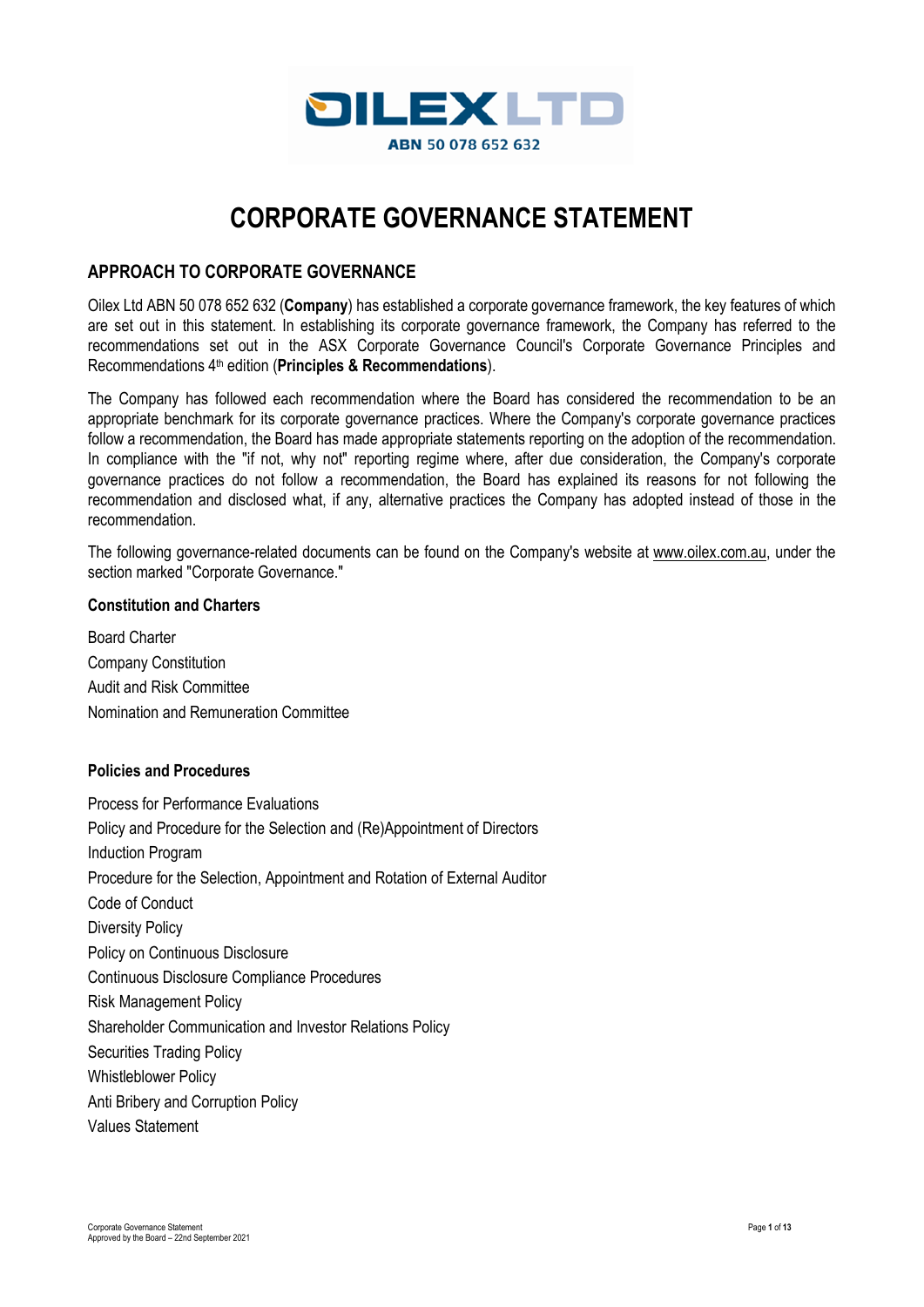The Company reports below on whether it has followed each of the recommendations during the year ended 30 June 2021 (**Reporting Period**). The information in this statement is current at 22 September 2021. This statement was approved by a resolution of the Board on 22 September 2021.

# **PRINCIPLE 1 – LAY SOLID FOUNDATIONS FOR MANAGEMENT AND OVERSIGHT**

# **Recommendation 1.1**

**A listed entity should have and disclose a charter which sets out:** 

**(a) the respective roles and responsibilities of its board and management; and** 

# **(b) those matters expressly reserved to the board and those delegated to management.**

The Company has established the respective roles and responsibilities of its Board and management, and those matters expressly reserved to the Board and those delegated to management and has documented this in its *Board Charter*, which is disclosed on the Company's website.

#### **Recommendation 1.2**

# **A listed entity should:**

- **(a) undertake appropriate checks before appointing a director or senior executive or putting someone forward for election as a director; and**
- **(b) provide security holders with all material information in its possession relevant to a decision on whether or not to elect or re-elect a director.**

The Company undertakes appropriate checks before appointing a person or putting forward to shareholders a candidate for election as a director and provides shareholders with all material information in its possession relevant to a decision on whether or not to elect or re-elect a director. The checks which are undertaken, and the information provided to shareholders are set out in the Company's *Policy and Procedure for the Selection and (Re)Appointment of Directors*, which is disclosed on the Company website. Further, extensive checks are undertaken as required by the Company's Nominated Adviser (**NOMAD**) under the AIM Rules.

The Company provided shareholders with all material information in relation to the re-election of Mark Bolton as a director at its 2020 Annual General Meeting.

#### **Recommendation 1.3**

# **A listed entity should have a written agreement with each director and senior executive setting out the terms of their appointment.**

The Company has, and had during the Reporting Period, a written agreement with each non-executive director and each senior executive setting out the terms of their appointment.

#### **Recommendation 1.4**

# **The company secretary of a listed entity should be accountable directly to the board, through the chair, on all matters to do with the proper functioning of the board.**

The Company Secretary is accountable directly to the Board, through the Chairman, on all matters to do with the proper functioning of the Board as outlined in the Company's *Board Charter*. The Company's Secretary's role is also outlined in a service agreement between the Company Secretary and the Company.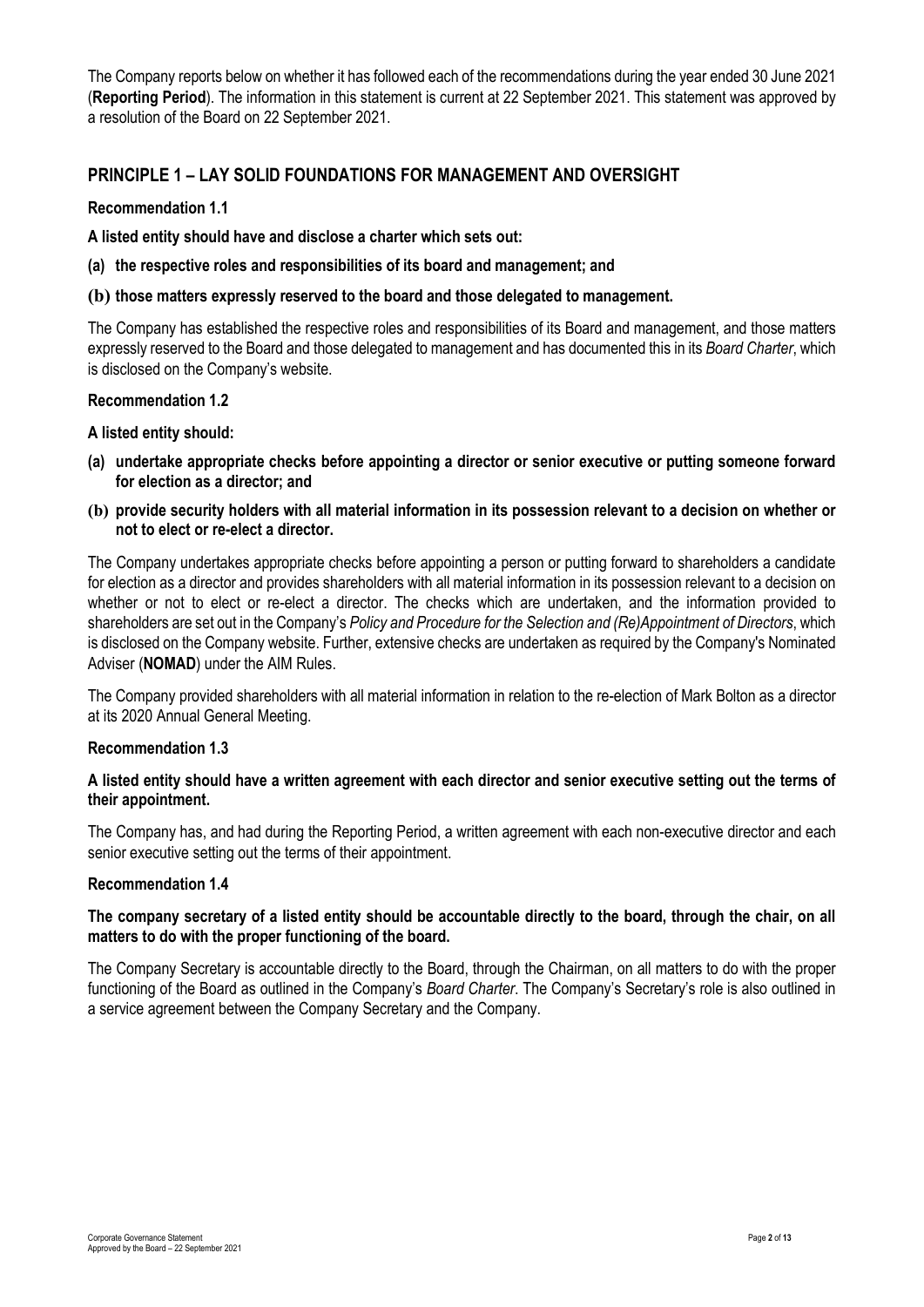**Recommendation 1.5** 

**A listed entity should:** 

- **(a) have and disclose a diversity policy;**
- **(b) through its board or a committee of the board set measurable objectives for achieving gender diversity in the composition of its board, senior executives and workforce generally; and**
- **(c) disclose in relation to each reporting period:** 
	- **(1) the measurable objectives set for that period to achieve gender diversity;**
	- **(2) the entity's progress towards achieving those objectives; and**
	- **(3) either:** 
		- **(A) the respective proportions of men and women on the board, in senior executive positions and across the whole workforce (including how the entity has defined "senior executive" for these purposes); or**
		- **(B) if the entity is a "relevant employer" under the Workplace Gender Equality Act, the entity's most recent "Gender Equality Indicators", as defined in and published under that Act.**

The Company has a *Diversity Policy*, which includes requirements for the Board to set measurable objectives for achieving gender diversity and to assess annually both the objectives and the Company's progress in achieving them. The Company's *Diversity Policy* is disclosed on the Company's website.

The following measurable objectives for achieving gender diversity have been set by the Board:

| <b>Measurable objective</b>                                                         | Progress made towards achieving measurable objectives<br>during the Reporting Period                                        |
|-------------------------------------------------------------------------------------|-----------------------------------------------------------------------------------------------------------------------------|
| females<br>Increase the overall percentage<br>0f<br>employed by the Company to 20%. | This objective was achieved, as the overall percentage of female<br>employees increased to 20% during the Reporting Period. |
| At least one female candidate to be considered                                      | No progress has yet been made towards the achievement of this                                                               |
| when the Board is next appointing a director.                                       | objective.                                                                                                                  |
| When recruiting senior and technical roles, at least                                | The Company did not recruit for any senior or technical roles                                                               |
| one female candidate to be considered.                                              | during the Reporting Period.                                                                                                |

The respective proportions of men and women on the Board, in senior executive positions and across the whole organisation are set out in the following table. Senior executive for these purposes means those employees that report directly to the Managing Director or the Chief Executive Officer (**CEO**):

|                                             | <b>Proportion of women</b> |
|---------------------------------------------|----------------------------|
| Whole organisation                          | Three out of fifteen (20%) |
| Administration and operations support (1)   | Three out of three (100%)  |
| Professional specialty - technical          | Zero out of five (0%)      |
| Professional specialty - finance/commercial | Zero out of two $(0\%)$    |
| Total employees                             | Three out of fifteen (20%) |
| Senior executive positions                  | Zero out of zero (0%)      |
| Board                                       | Zero out of five $(0\%)$   |

(1) One employee is employed on a part-time basis.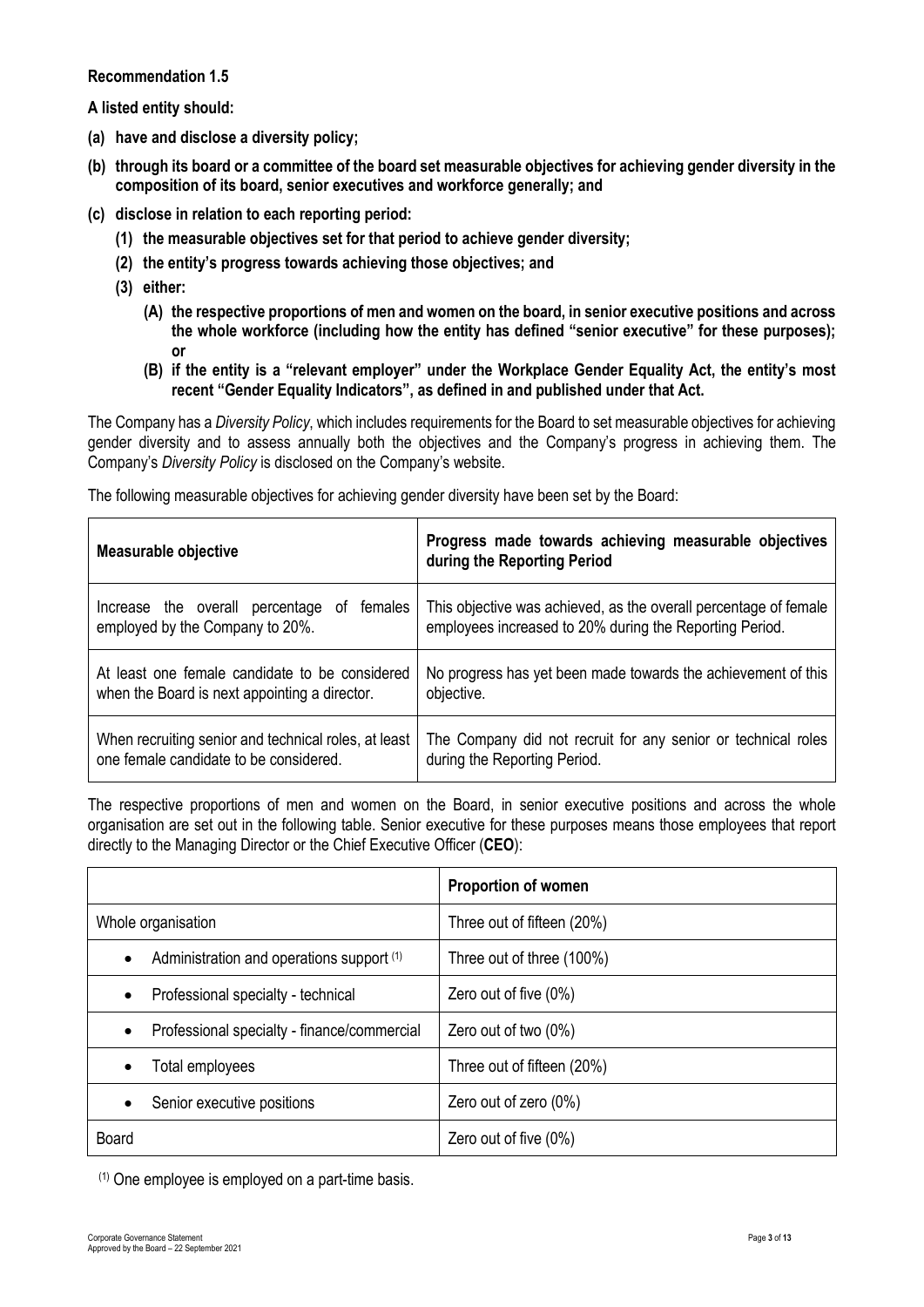#### **Recommendation 1.6**

#### **A listed entity should:**

- **(a) have and disclose a process for periodically evaluating the performance of the board, its committees and individual directors; and**
- **(b) disclose for each reporting period whether a performance evaluation has been undertaken in accordance with that process during or in respect of that period.**

The evaluation of the Board for the reporting period ended 30 June 2021 was undertaken during the Reporting Period in accordance with the process set out in the Company's *Process for Performance Evaluations*. During the Reporting Period, individual directors (including the Chairman and Managing Director or CEO) also completed questionnaires, however, the remainder of the process as set out in the Company's *Process for Performance Evaluations* was not completed during the Reporting Period. The Company's objective is for the process to be completed by 30 June 2022.

#### **Recommendation 1.7**

**A listed entity should:** 

- **(a) have and disclose a process for evaluating the performance of its senior executives at least once every reporting period; and**
- **(b) disclose for each reporting period whether a performance evaluation has been undertaken in accordance with that process during or in respect of that period.**

The Managing Director or CEO is responsible for evaluating the performance of senior executives in accordance with the process disclosed in the Company's *Process for Performance Evaluations*. The Managing Director or CEO's evaluation of senior executives was not undertaken during the Reporting Period as the Company's focus during the Reporting Period was on resolving its issues in India and dealing with the impacts of COVID-19. The Company's objective is for the evaluation to be carried out by 30 June 2022 in accordance with the process disclosed in the Company's *Process for Performance Evaluations*.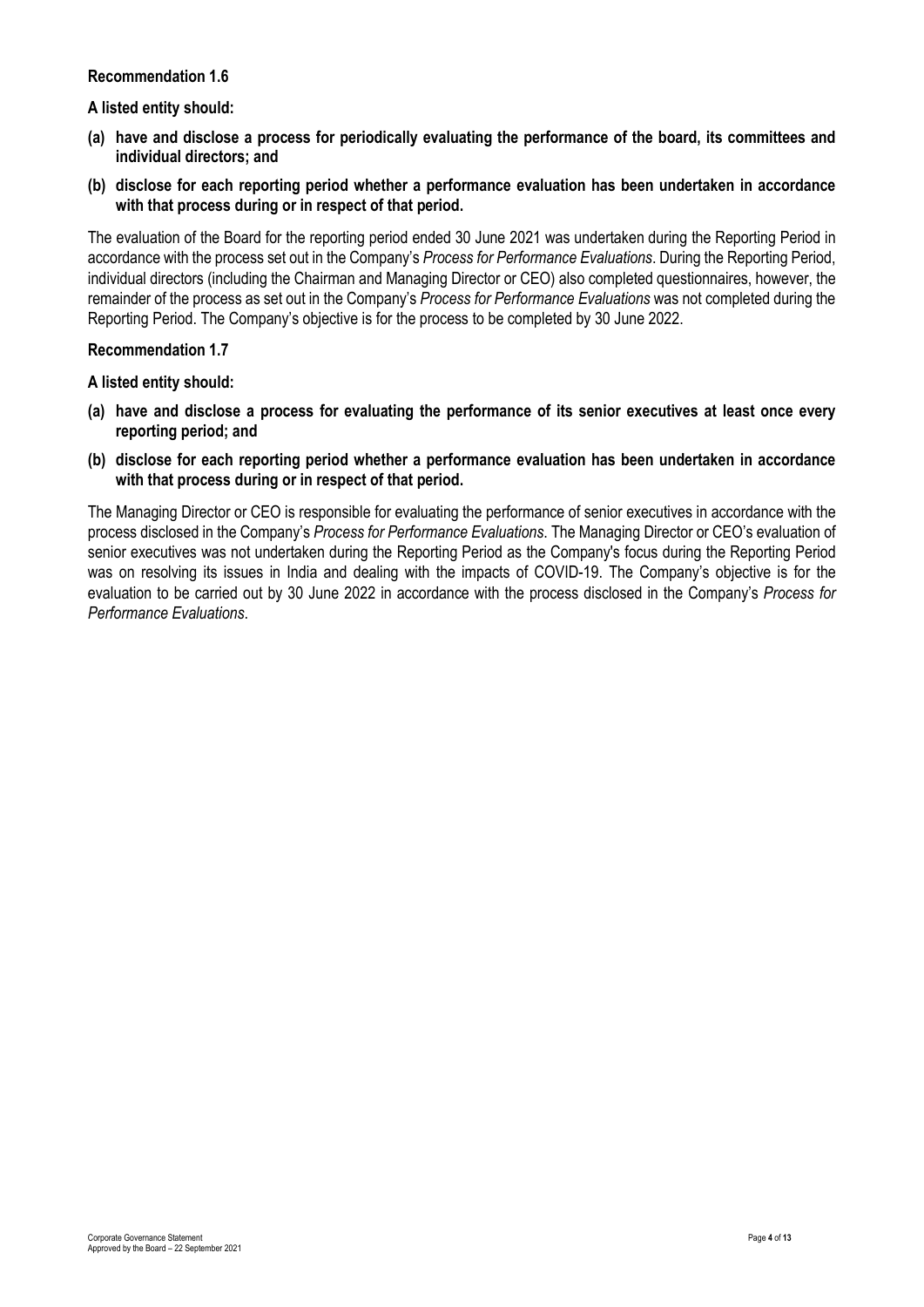# **PRINCIPLE 2 – STRUCTURE THE BOARD TO BE EFFECTIVE AND ADD VALUE**

### **Recommendation 2.1**

**The board of a listed entity should:** 

- **(a) have a nomination committee which:** 
	- **(1) has at least three members, a majority of whom are independent directors; and**
	- **(2) is chaired by an independent director,**
	- **and disclose:**
	- **(3) the charter of the committee;**
	- **(4) the members of the committee; and**
	- **(5) as at the end of each reporting period, the number of times the committee met throughout the period and the individual attendances of the members at those meetings; or**
- **(b) if it does not have a nomination committee, disclose that fact and the processes it employs to address board succession issues and to ensure that the board has the appropriate balance of skills, knowledge, experience, independence and diversity to enable it to discharge its duties and responsibilities effectively.**

The Board has not established a separate Nomination Committee. Given the size and composition of the Board, the Board considers that there are no efficiencies to be gained by having a separate Nomination Committee, and accordingly the role of Nomination and Remuneration Committee is performed by the Board. The Board had adopted a *Nomination and Remuneration Committee Charter*, which describes the role, composition, functions and responsibilities of the committee. The *Nomination and Remuneration Committee Charter* is disclosed on the Company's website.

Items that are usually required to be discussed by a Nomination and Remuneration Committee are marked as separate agenda items at Board meetings when required, and when the Board convenes as a Nomination and Remuneration Committee, it carries out those functions which are delegated to it in the *Nomination and Remuneration Committee Charter*. These functions include addressing Board succession issues and ensuring that the Board has the appropriate balance of skills, knowledge, experience, independence and diversity to enable it to discharge its duties and responsibilities effectively. The functions also include fulfilling the Board's corporate governance responsibilities with respect to remuneration by reviewing the Company's remuneration policy, senior executives' remuneration and incentives, the remuneration framework for directors and remuneration related reporting requirements. The Board deals with any conflicts of interest that occur when it performs the functions of a Nomination and Remuneration Committee by ensuring that any director with a conflicting interest is not party to the relevant discussions.

## **Recommendation 2.2**

#### **A listed entity should have and disclose a Board skills matrix setting out the mix of skills that the Board currently has or is looking to achieve in its membership.**

The following skills have been identified as the priority diversity and skill set which the Board wishes to see represented in its membership, which reflect the Company's focus on assets in India, the United Kingdom Continental Shelf (**UKCS**) and potentially in Indonesia, with a particular focus on gas and applying fit for purpose technologies in exploration, appraisal and production and a further interest in Carbon Capture Utilisation and Sequestration (**CCUS**):

- International oil and gas industry experience.
- Capital markets experience across multiple jurisdictions.
- Corporate and commercial skills.
- Legal.
- Strategic Human Resources.
- Strategic Technology Application.
- Strategic Marketing.

The Board structure involves directors resident in both Australia and the UK providing coverage over the dual listings on ASX and AIM. The Company is actively engaged in additional appointments and from time-to-time reviews potential restructuring which would broaden and balance the Board's skills set and experience in the oil and gas industry.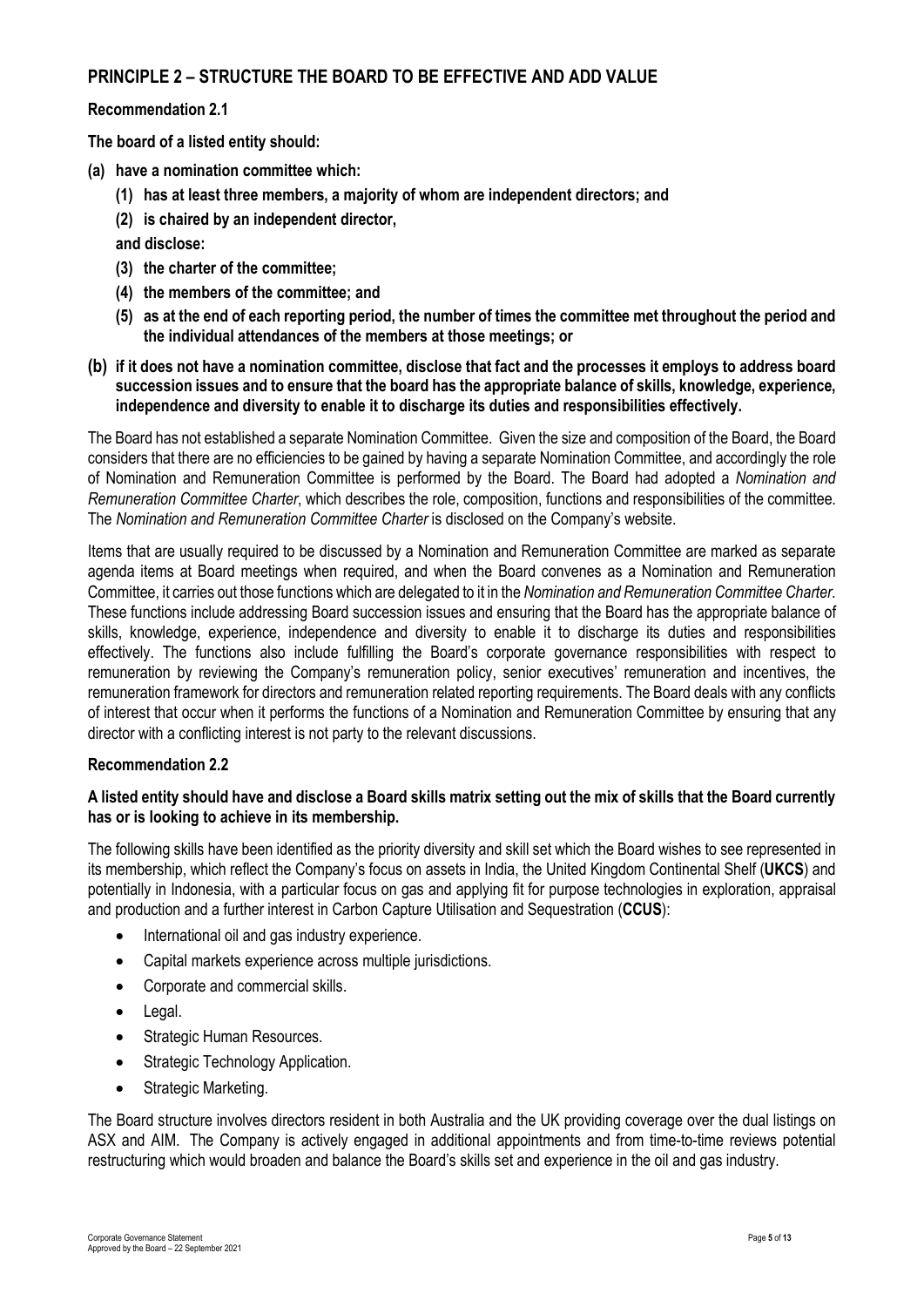## **Recommendation 2.3**

**A listed entity should disclose:** 

- **(a) the names of the directors considered by the board to be independent directors;**
- **(b) if a director has an interest, position or relationship of the type described in Box 2.3 of the Principles and Recommendations, but the board is of the opinion that it does not compromise the independence of the director, the nature of the interest, position or relationship in question and an explanation of why the board is of that opinion; and**
- **(c) the length of service of each director.**

The Board considers the independence of directors having regard to the relationships listed in Box 2.3 of the Principles & Recommendations. The Board considers the independence of each of its non-executive directors at least annually.

| <b>Director</b>                                                                                                                                                                                                                                                                           | Independent (Yes/No) If no, reason.                                                                                                                                                      | Date of appointment/length of<br>service                                                      |
|-------------------------------------------------------------------------------------------------------------------------------------------------------------------------------------------------------------------------------------------------------------------------------------------|------------------------------------------------------------------------------------------------------------------------------------------------------------------------------------------|-----------------------------------------------------------------------------------------------|
| <b>Roland Wessel</b>                                                                                                                                                                                                                                                                      | No. Mr Wessel is also the Company's CEO.                                                                                                                                                 | 16 June 2021 to present                                                                       |
| Jonathan Salomon<br>No. Mr Salomon was also the Company's Managing<br>Director and Interim Chairman for the period 1 July<br>2020 to 16 June 2021 and since stepping down as<br>Managing Director and Interim Chairman, continues to<br>hold an executive position as Executive Chairman. | Appointed Non-Executive Director<br>from 29 November 2015 to 18<br>March 2016.                                                                                                           |                                                                                               |
|                                                                                                                                                                                                                                                                                           |                                                                                                                                                                                          | Appointed Managing Director from<br>18 March 2016 to 16 June 2021.                            |
|                                                                                                                                                                                                                                                                                           |                                                                                                                                                                                          | Appointed Interim Chairman from<br>5 May 2020 to 16 June 2021.                                |
|                                                                                                                                                                                                                                                                                           |                                                                                                                                                                                          | Appointed Executive Chairman<br>from 16 June 2021 to present.                                 |
| Mark Bolton<br>No. Mr Bolton was also the Company's Executive<br>Director, Chief Financial Officer (CFO) and Company<br>Secretary during the Reporting Period. Mr Bolton was                                                                                                              |                                                                                                                                                                                          | Appointed Executive Director from<br>26 March 2020 to 1 July 2021 (post<br>Reporting Period). |
|                                                                                                                                                                                                                                                                                           | employed by the Company since 3 June 2016 in the<br>capacity of CFO and Company Secretary prior to his<br>appointment as the Company's Executive Director on<br>26 March 2020.           | Appointed Non-Executive Director<br>from 1 July 2021 (post Reporting<br>Period) to present.   |
|                                                                                                                                                                                                                                                                                           | Mr Bolton resigned as the Company's Executive<br>Director and CFO on 1 July 2021 and was appointed<br>as the Company's Non-Executive Director on 1 July<br>2021 (post Reporting Period). |                                                                                               |
|                                                                                                                                                                                                                                                                                           | Mr Bolton resigned as the Company's Company<br>Secretary on 25 August 2021 (post Reporting Period).                                                                                      |                                                                                               |
| Paul Haywood                                                                                                                                                                                                                                                                              | Yes                                                                                                                                                                                      | 29 May 2017 to present                                                                        |
| Peter Schwarz                                                                                                                                                                                                                                                                             | Yes                                                                                                                                                                                      | 4 September 2020 to present                                                                   |

The following table sets out the directors during the Reporting Period, and their independence status: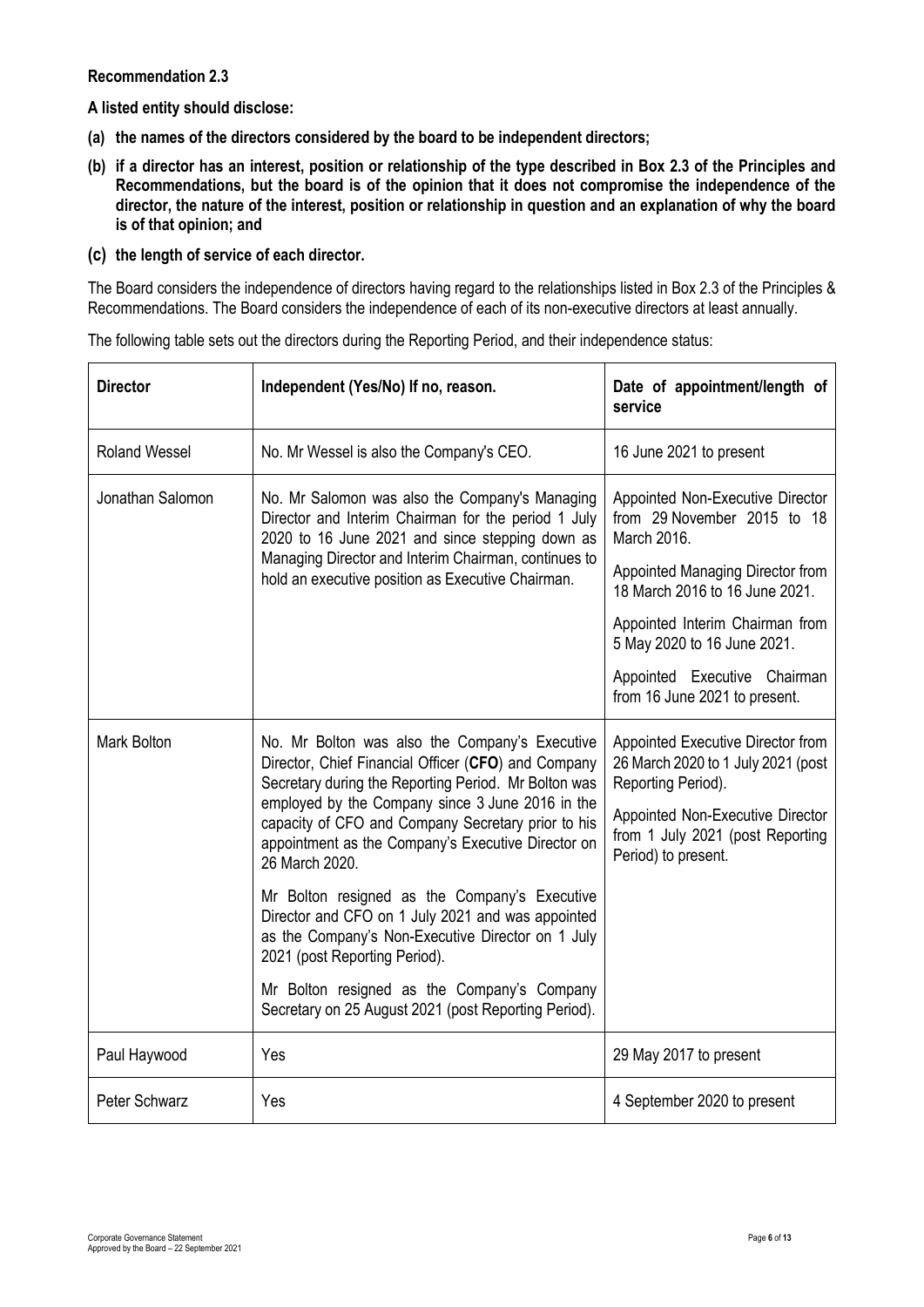#### **Recommendation 2.4**

## **A majority of the board of a listed entity should be independent directors.**

During the Reporting Period, the Board did not comprise a majority of independent directors. During this stage of the Company's development, the Board has chosen to favour technical expertise and knowledge of the oil and gas sector in India in its composition.

## **Recommendation 2.5**

# **The chair of the board of a listed entity should be an independent director and, in particular, should not be the same person as the CEO of the entity.**

During the Reporting Period, the Company did not have an independent Chairman, as the role was performed on an interim basis by the Company's then Managing Director until 16 June 2021, who was subsequently appointed as the Company's Executive Chairman. The Company's Executive Chairman is currently assisting with the handover of the Managing Director or CEO role; once this handover is complete, the Executive Chairman will step into a Non-Executive Chairman role.

#### **Recommendation 2.6**

# **A listed entity should have a program for inducting new directors and for periodically reviewing whether there is a need for existing directors to undertake professional development to maintain the skills and knowledge needed to perform their role as directors effectively.**

The Company has an induction program that it uses when new directors join the Board and when new senior executives are appointed. The goal of the program is to assist new directors to participate fully and actively in Board decision-making at the earliest opportunity and to assist senior executives to participate fully and actively in management decision-making at the earliest opportunity. The Company's *Induction Program* is disclosed on the Company's website.

The Board, performing the functions of the Nomination and Remuneration Committee, regularly reviews whether the directors as a group have the skills, knowledge and familiarity with the Company and its operating environment required to fulfil their role on the Board effectively. Where any gaps are identified, the Board considers what training or development should be undertaken to fill those gaps. In particular, the Board ensures that any director who does not have specialist accounting skills or knowledge has a sufficient understanding of accounting matters to fulfil his or her responsibilities in relation to the Company's financial statements.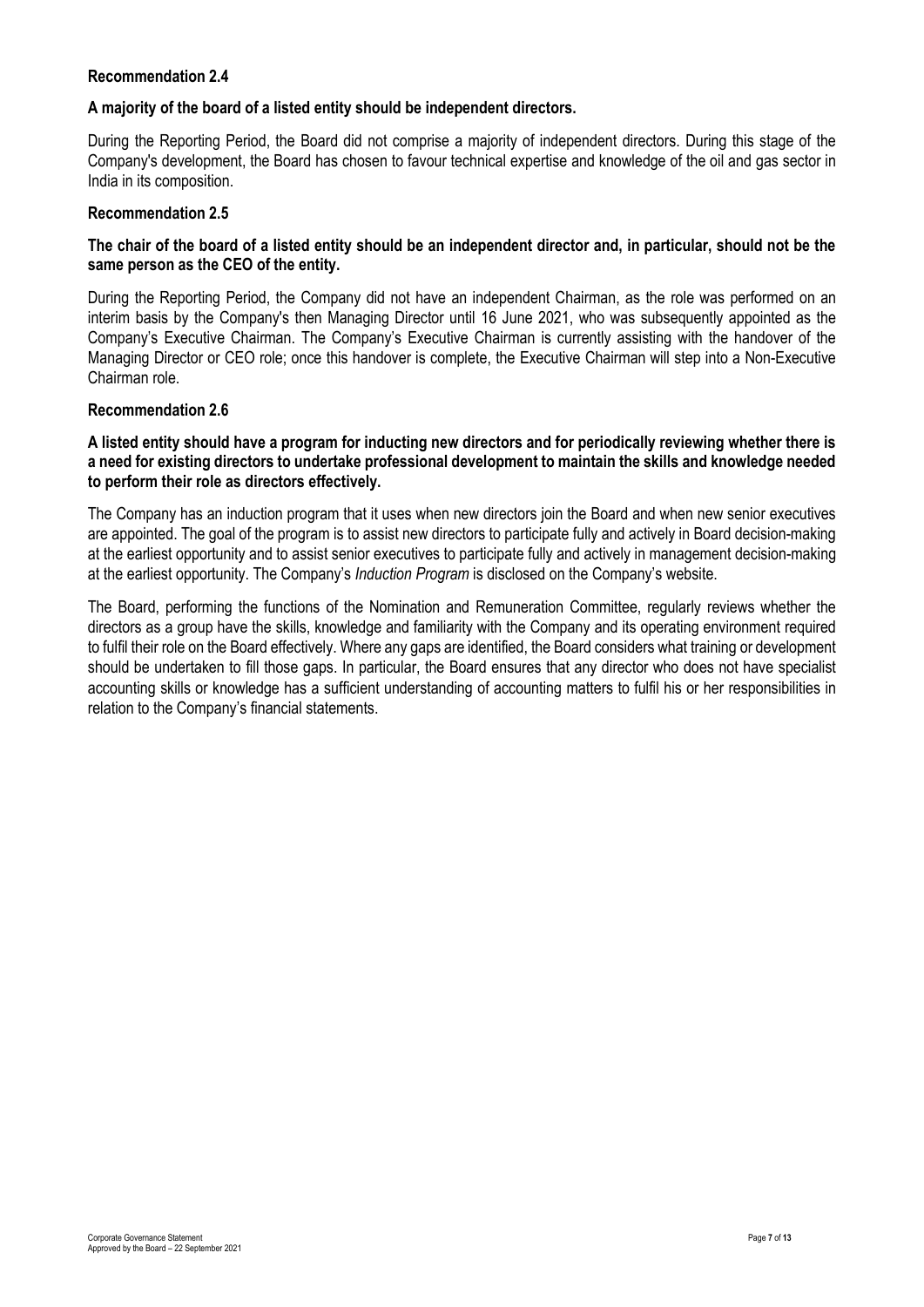# **PRINCIPLE 3 – INSTIL A CULTURE OF ACTING LAWFULLY, ETHICALLY AND RESPONSIBLY**

#### **Recommendation 3.1**

#### **A listed entity should articulate and disclose its values.**

The Company has articulated and disclosed its values in its *Values Statement*, which is disclosed on the Company's website.

# **Recommendation 3.2**

#### **A listed entity should:**

**(a) have and disclose a code of conduct for its directors, senior executives and employees; and** 

#### **(b) ensure that the board or a committee of the board is informed of any material breaches of that code.**

The Company has established a *Code of Conduct* for its directors, senior executives and employees, which is disclosed on the Company's website. The Board is informed of any material incidents reported under the *Code of Conduct* via the Managing Director or CEO, the Chairman or Report and Investigation Officer (if one is appointed).

#### **Recommendation 3.3**

#### **A listed entity should:**

- **(a) have and disclose a whistleblower policy; and**
- **(b) ensure that the board or a committee of the board is informed of any material incidents reported under that policy.**

As set out in the Company's *Code of Conduct*, directors, officers, employees, consultants and contractors of the Oilex group of companies are expected to not only act in compliance with legal obligations, but also act ethically and responsibly, which involves acting with honesty, integrity and in a manner that is consistent with the reasonable expectations of investors and the broader community and in accordance with the Company's *Values Statement*. The Oilex group recognises the need to have robust procedures in place to ensure people can report instances of suspected unethical, illegal, fraudulent or undesirable conduct by the Oilex group or its officers, employees or agents, and to ensure that anyone who does report such behaviour can do so without fear of reprisal, discrimination, intimidation or victimisation.

Accordingly, the Company has established a *Whistleblower Policy* (disclosed on the Company's website) to encourage the persons to whom the policy applies to raise any concerns or report instances of any potential breach of law, any violations (or suspected violations) of the *Code of Conduct* or any other legal or ethical concern without the fear of detriment. Under the policy, the Board is informed of any material incidents reported under the *Whistleblower Policy*.

#### **Recommendation 3.4**

#### **A listed entity should:**

**(a) have and disclose an anti-bribery and corruption policy; and** 

#### **(b) ensure that the board or a committee of the board is informed of any material breaches of that policy.**

The Company has also established an *Anti Bribery and Corruption Policy*, which sets out the Company's policy and approach to bribery and corruption. This policy is also disclosed on the Company's website. The Board is informed of any material incidents reported under the *Anti-bribery and Corruption Policy* via the Company Secretary.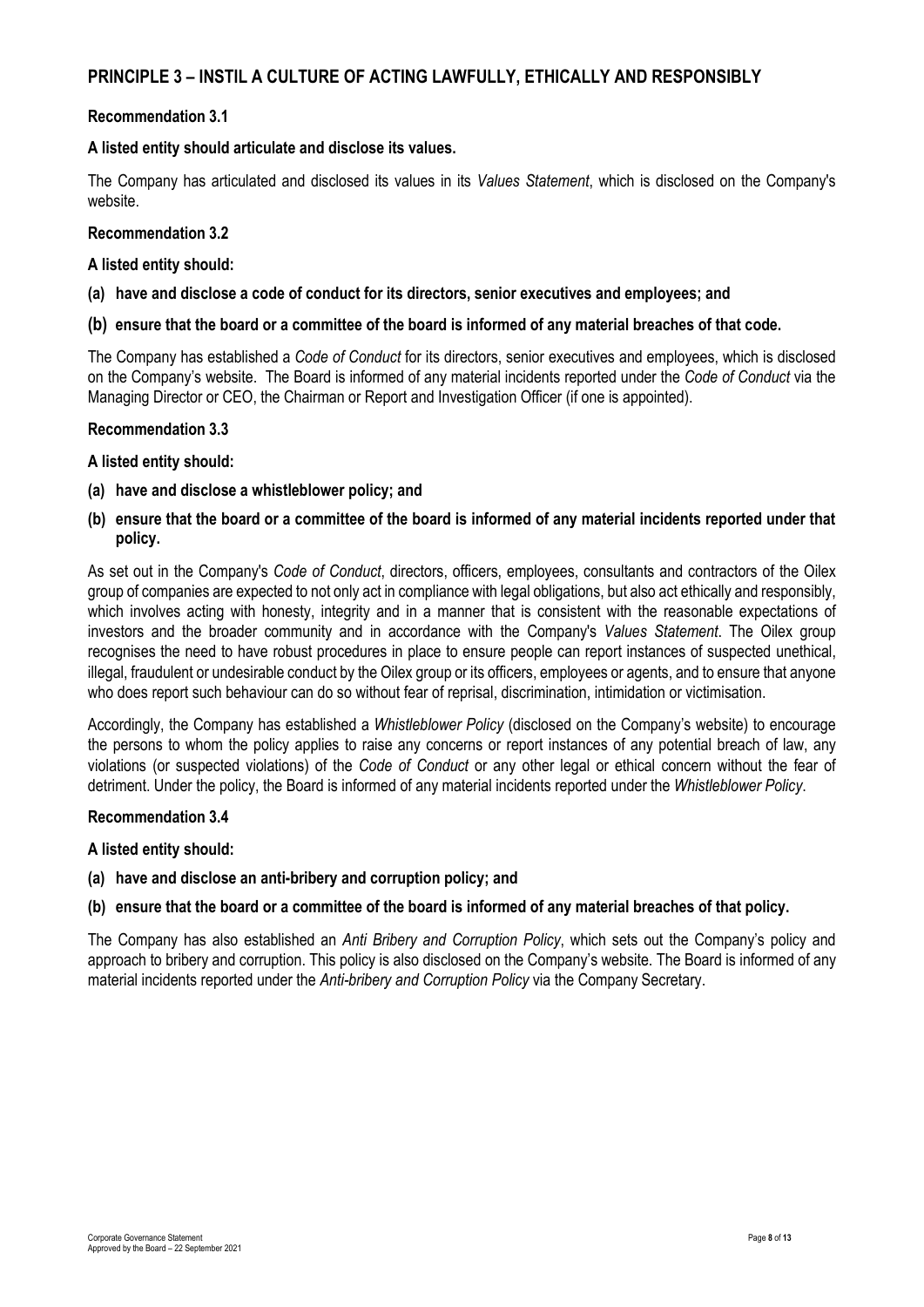# **PRINCIPLE 4 – SAFEGUARD THE INTEGRITY OF CORPORATE REPORTS**

#### **Recommendation 4.1**

**The board of a listed entity should:** 

- **(a) have an audit committee which:** 
	- **(1) has at least three members, all of whom are non-executive directors and a majority of whom are independent directors; and**
	- **(2) is chaired by an independent director, who is not the chair of the board,**
	- **and disclose:**
	- **(3) the charter of the committee;**
	- **(4) the relevant qualifications and experience of the members of the committee; and**
	- **(5) in relation to each reporting period, the number of times the committee met throughout the period and the individual attendances of the members at those meetings; or**
- **(b) if it does not have an audit committee, disclose that fact and the processes it employs that independently verify and safeguard the integrity of its corporate reporting, including the processes for the appointment and removal of the external auditor and the rotation of the audit engagement partner.**

The Board has not established a separate Audit Committee, having resolved that it would perform the function of an Audit and Risk Committee. The Board has adopted an *Audit and Risk Committee Charter*, which describes the role, composition, functions and responsibilities of the Board in its capacity as the committee, and which is disclosed on the Company's website. Items that are usually required to be discussed by an Audit and Risk Committee are marked as separate agenda items at Board meetings when required, and when the Board convenes as the Audit and Risk Committee, it carries out those functions which are delegated to it in the *Audit and Risk Committee Charter*. These functions include reviewing the adequacy of the Company's corporate reporting processes, and reviewing whether the Company's financial statements reflect the understanding of the Board members, and otherwise provide a true and fair view of, the financial position and performance of the Company. The functions also include reviewing the adequacy of the Company's processes for managing risk. The Board deals with any conflicts of interest that occur when it performs the functions of an Audit and Risk Committee by ensuring that any director with a conflicting interest is not party to the relevant discussions.

Details of the relevant qualifications and experience of the members of the Board are set out in the Directors' Report of the Company's Financial Report for year ended 30 June 2021.

The Company has also established a *Procedure for the Selection, Appointment and Rotation of its External Auditor*. The Board is responsible for the initial appointment of the external auditor and the appointment of a new external auditor when any vacancy arises. Candidates for the position of external auditor must demonstrate complete independence from the Company through the engagement period. The Board may otherwise select an external auditor based on criteria relevant to the Company's business and circumstances. The performance of the external auditor is reviewed on an annual basis by the Board.

#### **Recommendation 4.2**

**The board of a listed entity should, before it approves the entity's financial statements for a financial period, receive from its CEO and CFO a declaration that, in their opinion, the financial records of the entity have been properly maintained and that the financial statements comply with the appropriate accounting standards and give a true and fair view of the financial position and performance of the entity and that the opinion has been formed on the basis of a sound system of risk management and internal control which is operating effectively.** 

Before the Board approved the Company financial statements for the half-year ended 31 December 2020 and for the full year ended 30 June 2021, and the Company quarterly reports for each of the quarters ending 30 September 2020, 31 December 2020, 31 March 2021 and 30 June 2021, it received from the Managing Director or CEO and the CFO a declaration that, in their opinion, the financial records of the Company for the relevant financial period have been properly maintained and that the financial statements for the relevant financial period comply with the appropriate accounting standards and give a true and fair view of the financial position and performance of the Company and the consolidated entity and that the opinion has been formed on the basis of a sound system of risk management and internal control which is operating effectively.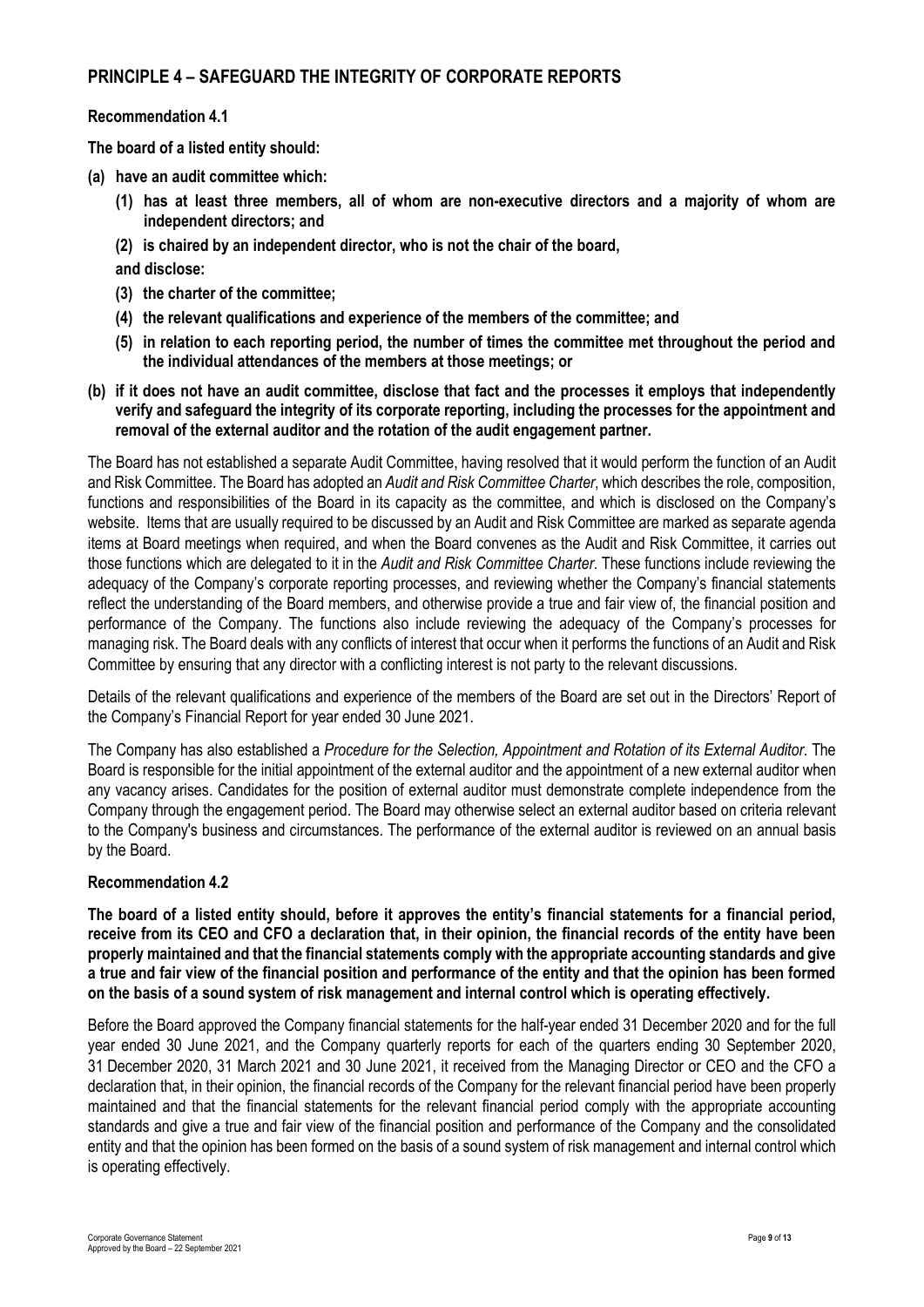#### **Recommendation 4.3**

#### **A listed entity should disclose its process to verify the integrity of any periodic corporate report it releases to the market that is not audited or reviewed by an external auditor.**

In addition to the Company's periodic corporate reports that are audited or reviewed by the Company's external auditor, the Company publishes periodic corporate reports that are not audited or reviewed. The Company satisfies itself that these reports are materially accurate, balanced and provide investors with appropriate information to make informed investment decisions by ensuring that all such reports are reviewed and confirmed to be materially accurate by the Managing Director or CEO, the CFO, the Head of India, the Company's NOMAD and the Board.

# **PRINCIPLE 5 – MAKE TIMELY AND BALANCED DISCLOSURE**

#### **Recommendation 5.1**

## **A listed entity should have and disclose a written policy for complying with its continuous disclosure obligations under listing rule 3.1.**

The Company has established written policies and procedures for complying with its continuous disclosure obligations under the ASX Listing Rules. The Company's *Policy on Continuous Disclosure* and *Continuous Disclosure Compliance Procedures* are disclosed on the Company's website.

#### **Recommendation 5.2**

#### **A listed entity should ensure that its board receives copies of all material market announcements promptly after they have been made.**

The Board receives copies of all material market announcements both before, and promptly after, they have been made.

#### **Recommendation 5.3**

#### **A listed entity that gives a new and substantive investor or analyst presentation should release a copy of the presentation materials on the ASX Market Announcements Platform ahead of the presentation.**

Before the Company gives any new and substantive investor or analyst presentations, it releases a copy of the presentation materials on the ASX Market Announcements Platform ahead of the presentation.

# **PRINCIPLE 6 – RESPECT THE RIGHTS OF SECURITY HOLDERS**

## **Recommendation 6.1**

#### **A listed entity should provide information about itself and its governance to investors via its website.**

The Company provides information about itself and its governance to investors via its website at https://www.oilex.com.au/ and as set out in its *Shareholder Communication and Investor Relations Policy*, which is disclosed on the Company's website.

#### **Recommendation 6.2**

#### **A listed entity should have an investor relations program that facilitates effective two-way communication with investors.**

The Company has designed and implemented an investor relations program to facilitate effective two-way communication with investors. The program is set out in the Company's *Shareholder Communication and Investor Relations Policy*, which is disclosed on the Company's website.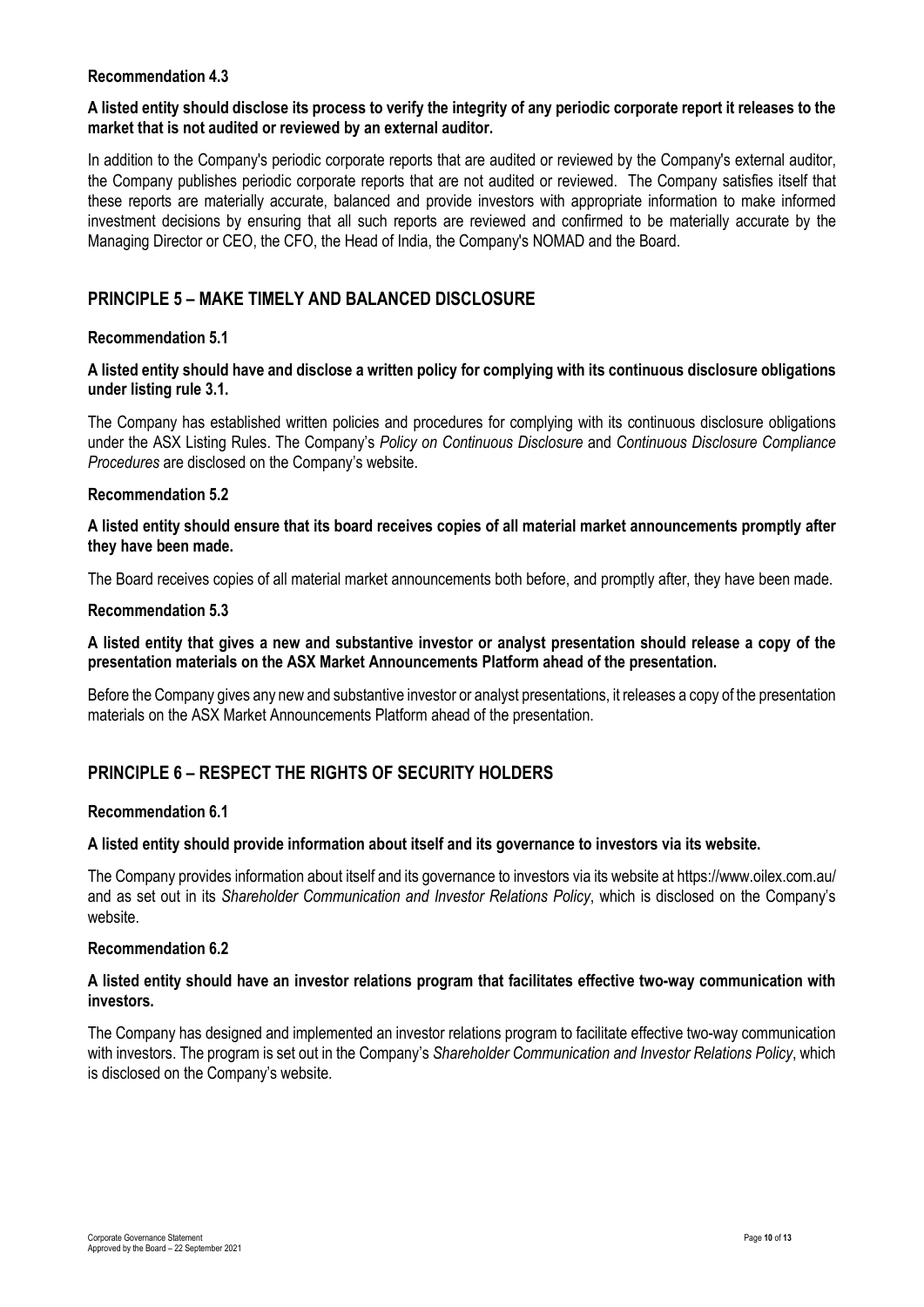## **Recommendation 6.3**

#### **A listed entity should disclose how it facilitates and encourages participation at meetings of security holders.**

During the Reporting Period, the Company had in place a *Shareholder Communication and Investor Relations Policy* which outlines the policies and processes that it has in place to facilitate and encourage participation at meetings of shareholders.

#### **Recommendation 6.4**

# **A listed entity should ensure that all substantive resolutions at a meeting of security holders are decided by a poll rather than by a show of hands.**

During the Reporting Period, all substantive resolutions at a meeting of the Company's security holders were decided by a poll rather than by a show of hands.

#### **Recommendation 6.5**

## **A listed entity should give security holders the option to receive communications from, and send communications to, the entity and its security registry electronically.**

Shareholders are given the option to receive communications from, and send communications to, the Company and its share registry electronically. New shareholders are mailed a communication form providing a choice of communication, either electronic or hard copy. Existing shareholders can amend their form of communication at any time. Shareholders can also subscribe via the Company's website to receive the Company's announcements made to ASX by email.

# **PRINCIPLE 7 – RECOGNISE AND MANAGE RISK**

#### **Recommendation 7.1**

**The board of a listed entity should:** 

- **(a) have a committee or committees to oversee risk, each of which:** 
	- **(1) has at least three members, a majority of whom are independent directors; and**
	- **(2) is chaired by an independent director,**
	- **and disclose**
	- **(3) the charter of the committee;**
	- **(4) the members of the committee; and**
	- **(5) as at the end of each reporting period, the number of times the committee met throughout the period and the individual attendances of the members at those meetings; or**

#### **(b) if it does not have a risk committee or committees that satisfy (a) above, disclose that fact and the processes it employs for overseeing the entity's risk management framework.**

The Board has not established a separate Risk Committee, having resolved that it would perform the function of an Audit and Risk Committee. Please refer to the disclosure under the heading "Recommendation 4.1" in relation to the Board performing the function of the Audit and Risk Committee.

#### **Recommendation 7.2**

#### **The board or a committee of the board should:**

- **(a) review the entity's risk management framework at least annually to satisfy itself that it continues to be sound and that the entity is operating with due regard to the risk appetite set by the board; and**
- **(b) disclose, in relation to each reporting period, whether such a review has taken place.**

During the Reporting Period, the Board reviewed the Company's risk management framework to satisfy itself that it continued to be sound, to determine whether there have been any changes in the material business risks the Company faces and to ensure that the Company is operating within the risk appetite set by the Board.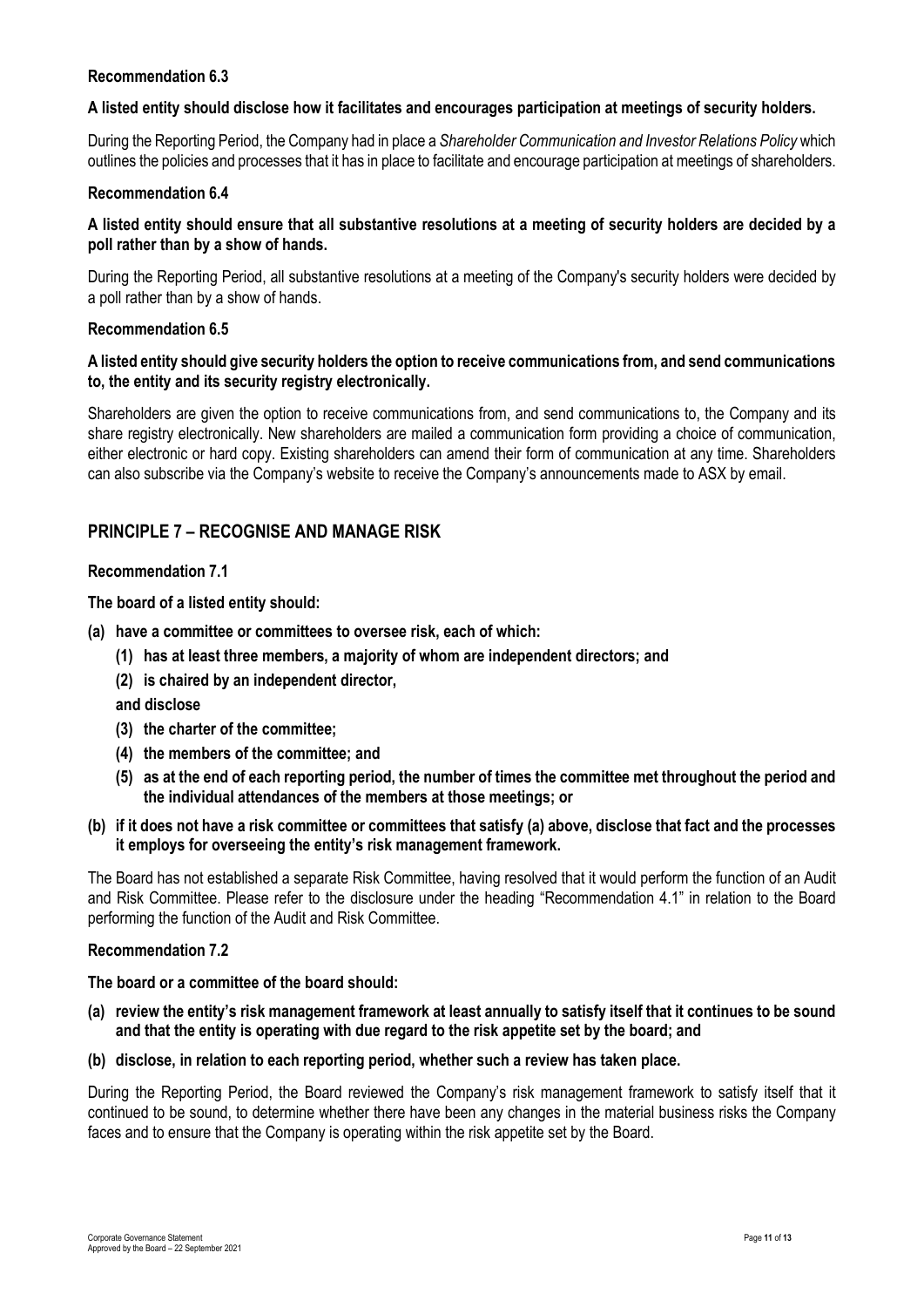## **Recommendation 7.3**

**A listed entity should disclose:** 

- **(a) if it has an internal audit function, how the function is structured and what role it performs; or**
- **(b) if it does not have an internal audit function, that fact and the processes it employs for evaluating and continually improving the effectiveness of its governance, risk management and internal control processes.**

The Company does not have an internal audit function. To evaluate and continually improve the effectiveness of the Company's risk management and internal control processes, the Board relies on ongoing reporting and discussion of the management of material business risks as outlined in the Company's *Risk Management Policy.*

## **Recommendation 7.4**

## **A listed entity should disclose whether it has any material exposure to environmental or social risks and, if it does, how it manages or intends to manage those risks.**

| <b>Risk</b>                           | How risk is managed/intended to be managed                                                                                                                                                                                                                                                                       |  |
|---------------------------------------|------------------------------------------------------------------------------------------------------------------------------------------------------------------------------------------------------------------------------------------------------------------------------------------------------------------|--|
| Health<br>safety<br>and<br>management | Oilex is committed to protecting the health and safety of everybody who plays a part in its<br>operations or lives in the communities where the Company operates. Oilex has implemented<br>a HSES framework that promotes responsibility and accountability within the Company for<br>health and safety matters. |  |
| Environmental                         | Oilex has an active program of education, monitoring and reporting within the business to<br>identify and mitigate environmental risks.                                                                                                                                                                          |  |
| Social and sustainability<br>risks    | Oilex views sustainable development as an integral component of a responsible business.<br>The Company embraces accountability, trust, social license with stakeholders including long-<br>term strategic benefit to local communities and a continuous improvement towards risk<br>management.                  |  |
|                                       | The Company regularly liaises with governments and employs staff, consultants and<br>specialists experienced in operating within the relevant regulatory, social and commercial<br>environment for each jurisdiction.                                                                                            |  |

The Company has material exposure to the following environmental and/or social risks:

The Managing Director or CEO has responsibility for identifying, assessing, monitoring and managing risks. The Managing Director or CEO is also responsible for identifying any material changes to the Company's risk profile and ensuring, with approval of the Board, the risk profile of the Company is updated to reflect any material change.

The Managing Director or CEO is to report to the Board as to the effectiveness of the Company's management of its material business risks, at least annually. During the Reporting Period, four such reports were provided.